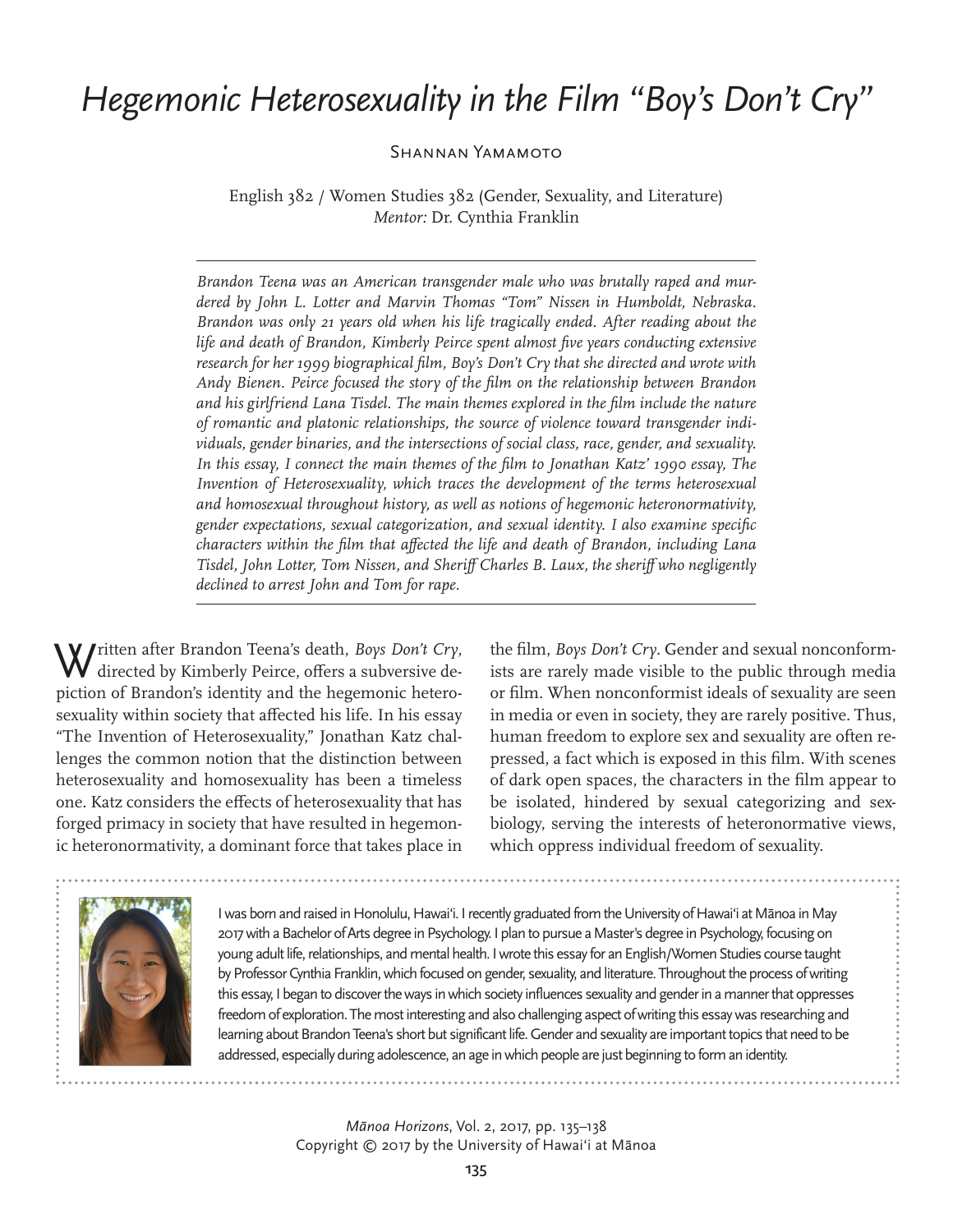From the beginning of the film, Brandon attempts to conform to various socially constructed gender norms of the male figure. In his essay on the invention of heterosexuality, Katz draws upon the works of Alfred Kinsey, a sex scientist who popularized the idea of a continuum of activity and feeling between the heterosexual and homosexual. Kinsey challenged the idea of an absolute either/or antithesis between a heterosexual and homosexual person. He rejected the belief that human beings innately represent two distinct populations and saw this categorizing as a profound subjective force of a historically constructed tradition, which helped to establish the social and personal identity of a heterosexual or homosexual individual. Due to society, the term heterosexual became the "good" type of citizen and the term homosexual became the "bad" type of citizen. In the film, Brandon's behavior is based on external expectations of masculinity and heterosexuality, a result of the division between heterosexual and homosexual. This assumed masculinity highlights certain gender and heterosexual norms in which males need to exert specific characteristics in order to become accepted by society.

The sex scene between Brandon and Lana Tisdel portrays the common practices of heterosexuality, in which men take control through dominant positioning in sexual encounters. The social construction of masculinity is amplified throughout the film as Brandon embraces characteristics that are normalized by society. In society, boys are often given leading roles while girls are often given subordinate roles. Brandon takes on a heterosexual male role by asserting power and positioning himself on top of Lana during intercourse. Lana is placed into a submissive position commonly associated with women as Brandon becomes the penetrator and she becomes the penetrated. It is significant to note that during their sexual experience, Brandon could not experience an orgasm as Lana had because he didn't want his sex-biology to be known. This suggests an answer to a question Katz proposes in his essay, "would human freedom be enhanced if the sex-biology of our partners in lust was of no particular concern, and had no name?"1 Both Brandon and Lana's freedom to explore their sexuality, identity, and behavior in sexual encounters would be enhanced if Brandon's sex-biology were of no concern. It is through the

division of the heterosexual and homosexual structures that influence and produce categorizations that confine individual's competencies and behaviors based on their assumed gender roles.

Heterosexuality is represented as hegemonic in the film. Hegemony is practiced by those who are dominant in society to control public perception in a way that ensures they will stay in power. In the film, these dominant forces in society would be considered those who enforced heterosexuality onto Brandon, such as John Lotter and Tom Nissen, who both brutally raped, assaulted, and murdered Brandon. In his essay, Katz extensively examines how this form of hegemony works in our society. He proposed that the term *heterosexual* manufactured a new sex differentiated ideal of the erotically correct, a norm that succeeded to affirm the superiority of men over women and heterosexuals over homosexuals. The term heterosexual and homosexual moved into American popular culture between the 1890s and 1960s, constructing in time a hetero center and a homo margin, a hetero majority and a homo minority, an ideal individual and a perverted unstable outsider. These strict boundaries and division between homosexual and heterosexual made the new gendered, erotic world less polymorphous, focusing more on sexual categorizing.

The film presents evidence that sexual naming and categorizing in America's heartland (the Midwest) was of extreme necessity to those who emulate hegemonic heterosexuality, which correlates to another question proposed in Katz' essay, "What has been the social function of sexual categorizing?" (77). The categorization of gender based on biological sex dictates the way individuals behave toward one another. Individuals often make inferences about feminine and masculine identities based on surface information. John and Tom were unaware of Brandon's biological sex until Brandon is arrested on previous charges and placed in the local women's detention center. After seeing his name in the local newspaper as Teena Brandon, the two men confront Brandon at Lana's mother's home. John and Tom then force Brandon into the bathroom and physically remove his pants and underwear, which emphasizes societies need to identify gender based on one's biological sex. John and Tom's hegemonic masculinity, which is framed in relation to subordinated heterosexuality, lead to their need to categorize Brandon based on gender as a way to position themselves in relation to him.

In determining legalities, legal institutions often reduce a person's identity to their biological sex. After

<sup>1</sup> Jonathan Katz, "The Invention of Heterosexuality" (University of Chicago Press, 2007), p. 77. Further references will occur in the body of this essay. Katz proposing questions about the invention of heterosexuality.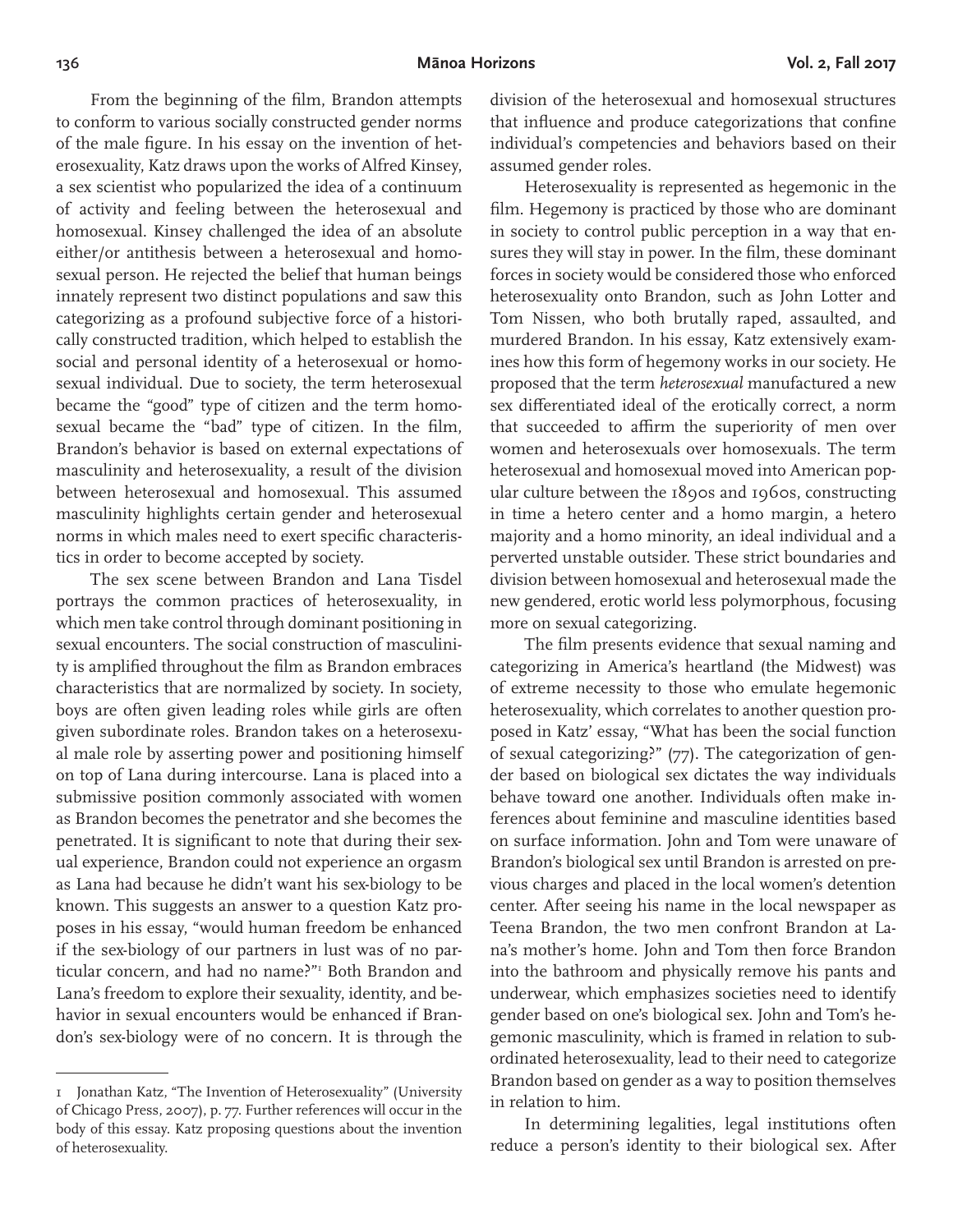John and Tom brutally rape Brandon, he finds a way to escape from the two men and attempts to file a report with the local police. However, the local police were of no help to Brandon. Sheriff Charles B. Laux was the lead sheriff working at the time Brandon attempted to file a police report. Sheriff Laux questioned Brandon about the rape, however during the interview the focus was taken away from the crime itself and shifted toward the categorization of gender and sexuality. Sheriff Laux asked Brandon, "Doesn't it kind of get your attention somehow that he wouldn't just put his hand in your pants and just play with you a little bit?"2 This is a question that is both demeaning and offensive toward Brandon, especially coming from a person of authority. The Sheriff was only interested in categorizing Brandon and getting him to acknowledge the fact that he was biologically female, another example of how sexual categorizing functions in society. The sheriff then ignorantly places blame on Brandon for the rape because of his "misleading" gender. In the film, authority figures such as Sheriff Laux feel the need to categorize Brandon's sexuality and gender in order to determine the legality of a rape and assault, an extremely serious crime that should have put John and Tom in jail immediately. Sheriff Laux was more concerned with categorizing Brandon's sexuality and gender, than he was with keeping Brandon safe and consequently, the sheriff declined to have them arrested due to "lack of evidence." In doing so, Sheriff Laux failed to prevent Brandon's death as well as being an indirect cause.

Hegemonic heterosexual men remain dominant in the film due to the stern division of the heterosexual and homosexual. Any sort of deviation from gender norms causes a person to become a target of social disapproval. In the film, John and Tom model hegemonic heterosexuality and reinforce it as a way for them to remain dominant over women. This provides an answer to the question Katz proposes in his essay, "Whose interests have been served by the division of the world into heterosexual and homosexual?" (77). In many ways Brandon emulated masculinity to a higher standard than John and Tom, especially by winning over Lana, who is John's ex girlfriend. Since, Brandon was biologically female, he was someone who transgressed gender binaries, which became a threat to the "natural" order of things in the

eyes of John and Tom. Once they proved Brandon was biologically female, their idea of reinforcing gender binaries and hegemonic heterosexuality was through rape and violence. This is exactly what Katz suggests the term *heterosexual* has established in our society, a hegemonic binary system that upholds the superiority of men over women and heterosexuals over homosexuals.

The construction of gender, particularly when it comes to heterosexual males, has led to many negative characteristics associated with hegemonic masculinity. These characteristics often include violence and aggression used in homophobic hate crimes committed by men. In this film, Peirce offers insight into the relationship between knowledge, power, violence, and sexuality, in relation to hegemonic heterosexuality. A key component of hegemonic masculinity is seeing women as sexual objects, used to provide heterosexual men with sexual validation. Although the rape scene was extremely difficult to watch, it was necessary to the films representation of the extent to which individuals may go to enforce heterosexuality. John and Tom rape Brandon after they uncover Brandon's biological sex, which depicts gendered violence used as a way to assert their masculinity over Brandon. After Brandon is forced to expose himself as a female, John and Tom bring Brandon to an abandoned parking lot where they viciously beat and rape him. The two men use rape and violence to reinforce their masculinity by making Brandon take the role of a submissive female. The need for hegemonic heterosexual men to have power over women is portrayed in the film by John and Tom's use of gendered violence and rape.

With the tragic ending of Brandon's life, taken by John and Tom, it is clear that Brandon's identity and sexuality were never free. After John and Tom learn about the police report Brandon attempted to file with Sheriff Laux, the two men become intoxicated and set out to kill Brandon. The two men confront Brandon at Lana's friend Candace's house in which Brandon was seeking shelter. John then shoots both Brandon and Candace in the head in front of Candace's infant child. John then stabs Brandon repeatedly in the abdomen before fleeing the scene. The film ends with a scene of a car heading down a deserted open road, the road in which Brandon and Lana planned on going down to escape from their family and "friends." The dark, wide-open road represents the freedom Brandon had sought his whole life. In order for him to be seen as a real "man," he could only show certain parts of himself that were defined by society as "masculine." Brandon's life portrayed in the film shows the re-

<sup>2</sup> Kimberly Peirce, *Boy's Don't Cry* (Hart-Sharp Entertainment, 1999). Further references will occur in the body of this essay. Sheriff Charles B. Laux questioning Brandon about his rape and assault.